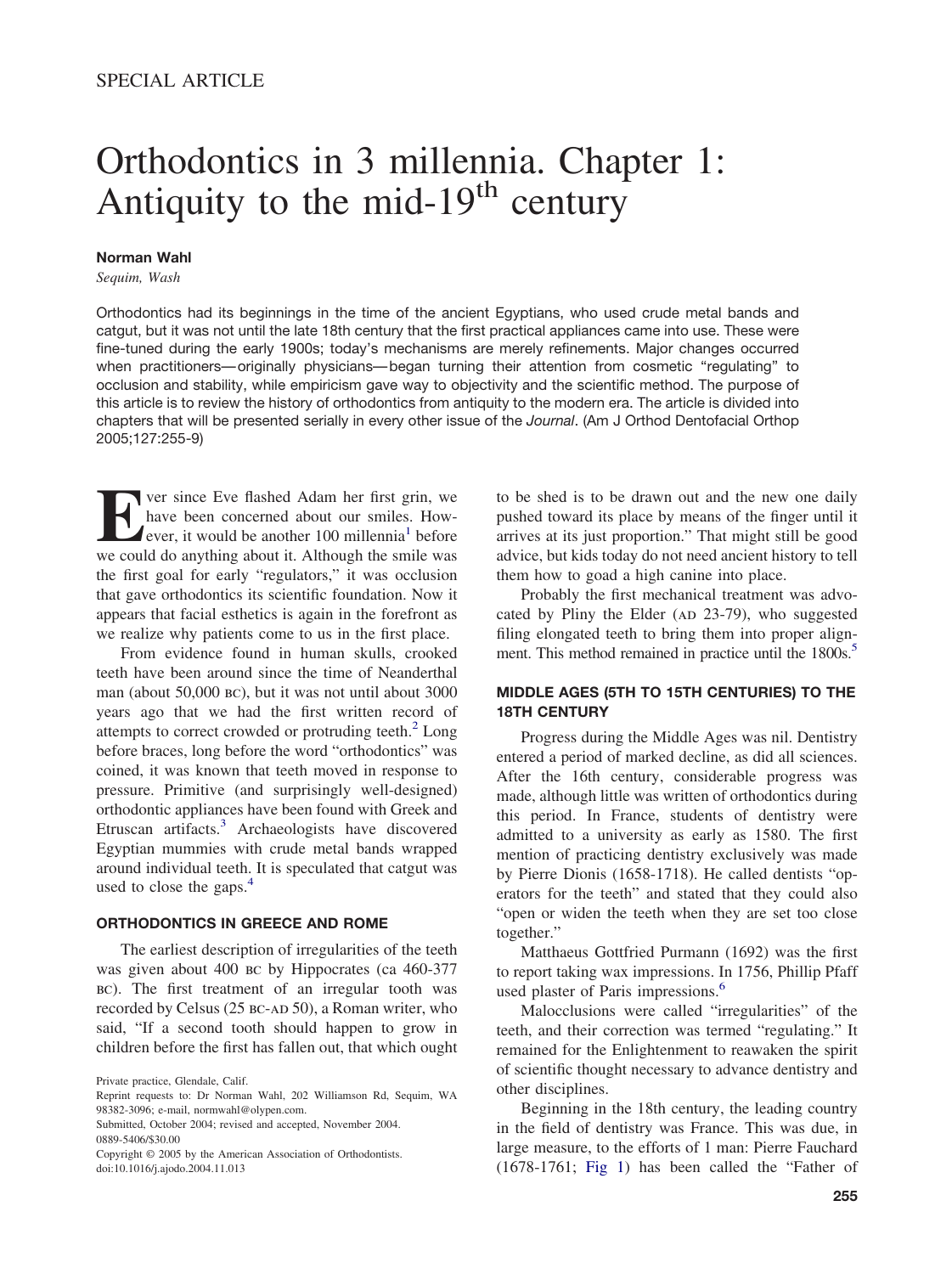*American Journal of Orthodontics and Dentofacial Orthopedics February 2005*

<span id="page-1-0"></span>

**Fig 1.** Pierre Fauchard.



**Fig 2.** Fauchard's bandeau.

Orthodontia." He was the first to remove dentistry from the bonds of empiricism and put it on a scientific foundation. In 1728, he published the first general work on dentistry, a 2-volume opus entitled *The Surgeon Dentist: A Treatise on the Teeth.*

Fauchard described, but probably was not the first to use, the *bandeau*, an expansion arch consisting of a horseshoe-shaped strip of precious metal to which the teeth were ligated (Fig 2). This became the basis for Angle's E-arch, and even today its principles are used in unraveling a crowded dentition. He also "repositioned" teeth with a forceps, called a "pelican" because of its resemblance to the beak of that bird, and ligated the tooth to its neighbors until healing took place. At that time, little attention was paid to anything other than the alignment of teeth and then almost exclusively to the maxilla.<sup>7</sup>



**Fig 3.** Fauchard's bandeau refined.

Fauchard's bandeau was refined (Fig 3) by Etienne Bourdet (1722-1789), dentist to the king of France. His was the first record of recommending serial extraction (1757) and of extracting premolars to relieve crowding. He was also the first to practice "lingual orthodontics," expanding the arch from the lingual. There followed a long line of lingual appliances, including the jackscrew, the expansion plate, and, closer to our time, the lingual arch.

Although he was not a dentist, John Hunter (1728- 1793; [Fig](#page-2-0) 4) made the greatest advances in dentistry of his time. An English anatomist and surgeon, Hunter took a particular interest in the anatomy of the teeth and jaws. His text, *The Natural History of the Human Teeth* (1771), presented the first clear statement of orthopedic principles. He was the first to describe normal occlusion to attempt to classify the teeth. He established the difference between teeth and bone and gave the teeth names like *cuspidati* and *bicuspidati*. [8](#page-4-0) He was the first to describe the growth of the jaws, not as a hypothesis, but as a sound, scientific investigation. His findings have never been successfully challenged.<sup>9</sup>

# **EUROPEAN PIONEERS OF THE EARLY 19TH CENTURY**

Joseph Fox (1776-1816), a student of Hunter, was another Englishman who made notable contributions to the budding science of orthodontics. He devoted 4 chapters of his book, *The Natural History and Diseases of the Human Teeth* (1814), to that topic. The first to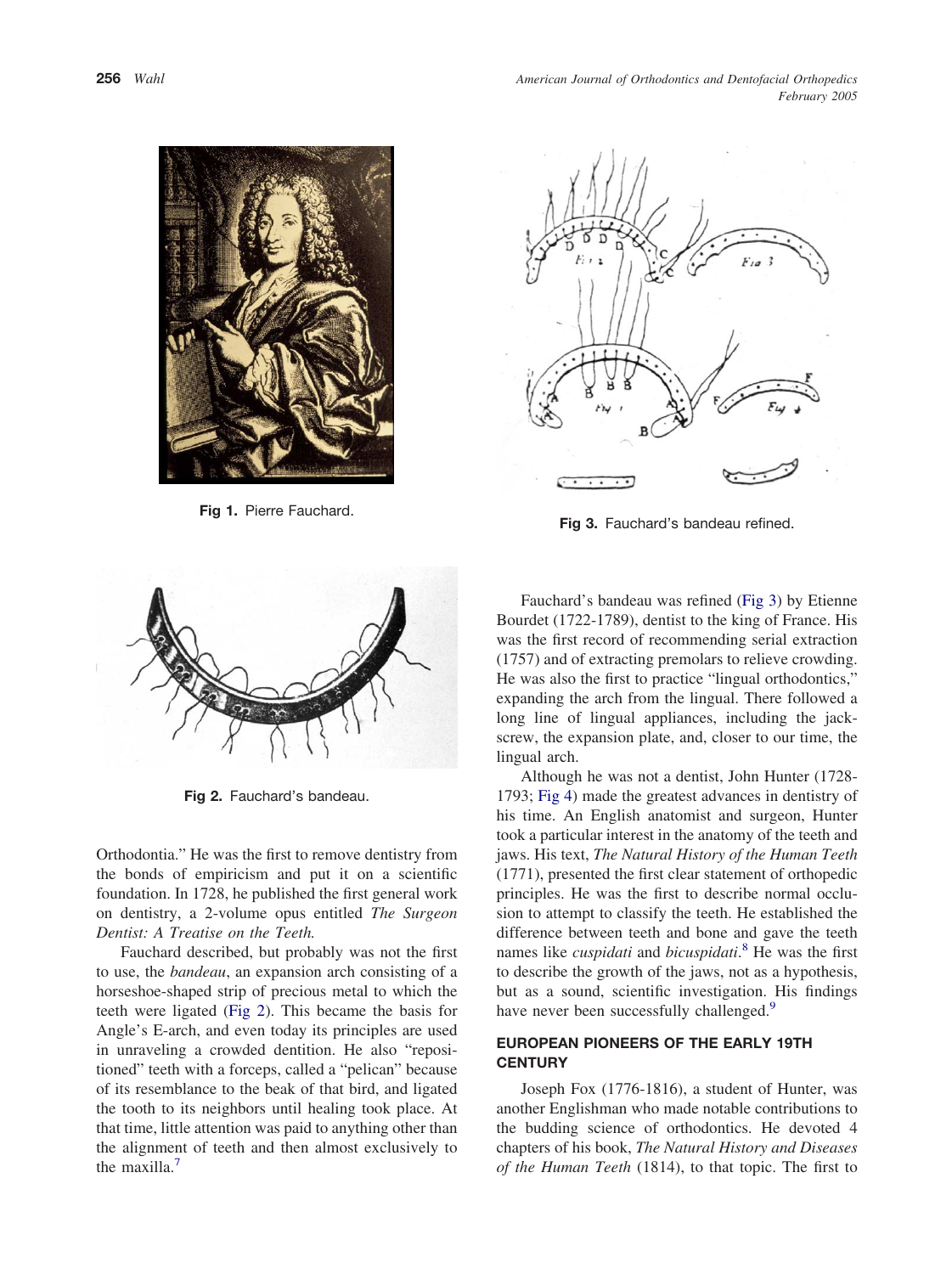<span id="page-2-0"></span>

classify malocclusion (1803), he was also one of the first to observe that the mandible grows mainly by distal extension beyond the molars, with little or no increase in the anterior region. According to Weinberger, $2$  Fox "was the first to give explicit directions for correcting the irregularities" of teeth. He was particularly interested in the judicious removal of deciduous teeth, treatment timing, and the use of bite blocks to open the bite. His other appliances included an expansion arch and a chincup (about 1802).

Joachim Lefoulon, a Frenchman, is probably best known for having given the science a name: *orthodontosie* (1841), which roughly translates into *orthodontia*. He was also the first to combine a labial arch with a lingual arch. In the area of etiology, he arrived at factors of an entirely different character from those of most authorities. These were based on biologic phenomena controlling the growth, form, and dimension of organs and tissues[.2](#page-4-0)

Christophe-François Delabarre (1787-1862; French) introduced the crib and the principle of the lever and the screw (1815). He separated crowded teeth by means of swelling threads or wooden wedges placed between them.

J. M. Alexis Schange (1807-?, French) in 1841 published the first work confined to orthodontics. He introduced a modification of the screw, the clamp band, and, in 1842, 3 years after the vulcanization process had been developed, rubber bands (actually, sections of rubber tubing). He also coined the term *anchorage*.

Friedrich Christoph Kneisel (1797-1847, German), was the dentist to Prince Charles of Prussia. He was the first to use plaster models to record malocclusion



**Fig 4.** John Hunter. **Fig 5.** Removable "plate" used by Friedrich Christoph Kneisel and John Tomes.

(1836). That same year, when he fitted his prognathic patient with a chin strap, he became the first to use a removable appliance. Kneisel wrote the first French and German treatises devoted exclusively to orthodontics. He and John Tomes (1812-1895, English) used various removables (Fig 5). Tomes was also first to demonstrate bone resorption and apposition.<sup>2</sup>

# **AMERICAN PIONEERS OF THE EARLY 19TH CENTURY**

Before the time of Edward Angle and Calvin Case, the treatment of malocclusions was chaotic, with little understanding of normal occlusion and even less understanding of the development of the dentition. Appliances were primitive, not only in design but also in the metals and materials used. There was no rational basis for diagnosis and case analysis[.10](#page-4-0)

In the United States before the 1830s, there was no dental degree. All work in the mouth was done by physicians, barbers, or charlatans, and there were no such terms as *orthodontics* and *malocclusion*. There were no contributions of value to the specialty by American authors—in fact, orthodontics had little literature until 1880.

However, during approximately the fourth decade of that century, most of these voids began to be filled, as this country gained the commanding position in dentistry. In 1834, the first American dental association, the Society of Surgeon Dentists of the City and State of New York, was founded. In later decades, Americans invented vulcanite and other dental materials, pioneered the electric drill, and discovered anesthesia.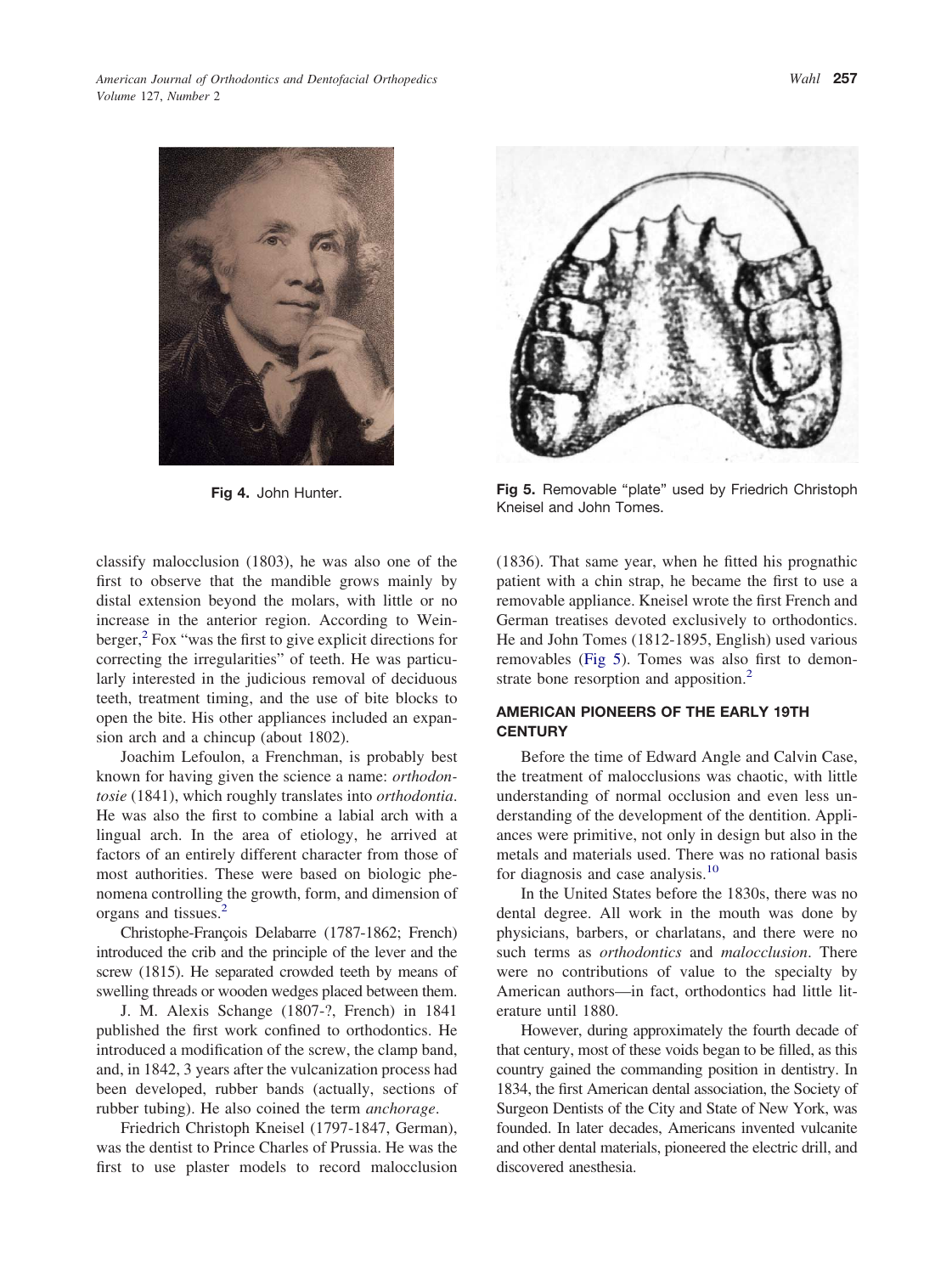

**Fig 6.** Chapin A. Harris.

As early as 1797, Josiah Flagg (1763-1816) of Boston advertised that he "regulates teeth from their first teeth, to prevent pain and fevers in children, assist nature in the extension of the jaw, for a beautiful arrangement of a second set of teeth." Philadelphia dentist Leonard Koecker (1728-1850) offered to supply ligatures "to teeth of an irregular position" and was an advocate of early treatment, stating that "if placed under proper care at an early age, the greater portion of the teeth of the permanent set may invariably be preserved to perfect health and regularity," and that if first molars "be extracted at any period before the age of twelve years, all the anterior teeth will grow more or less backwards and the second and third molars  $\dots$  fill up the vacant space."<sup>2</sup>

J. S. Gunnell invented occipital anchorage in 1822, beginning orthodontists' 180-year struggle to get their patients to wear headgears.

In 1839, the first dental journal, the *American Journal of Dental Science*, was established through the efforts of Solyman Brown (1790-1876), who wrote the first patient-education material ("Importance of Regulating the Teeth of Children"); Levi S. Parmly (1790- 1859), founder of a dental dynasty; and Chapin A. Harris (1806-1860; Fig 6), who edited the journal from 1839 to 1858. Harris was also instrumental, with Horace H. Hayden (1769-1844), in founding the first school of dentistry that year at the University of Maryland, where he gave the first lectures on "irregularities of the teeth."<sup>11</sup> In 1840, he published the first modern classic book on dentistry, *The Dental Art*. His innovations included the use of gold caps on molars to open the bite and knobs soldered to a band for tooth rotations.

The invention of vulcanite by Charles Goodyear in 1839 greatly reduced the cost and weight of dental plates and other appliances. Made by adding sulfur to rubber, vulcanite could be used to make dentures by heating the mixture in a mold. The first attempts to commercialize the new material were not practical because it softened when heated and was partially soluble in water. When Goodyear accidentally discovered "sulfur cross-linking," rubber became a workable material.<sup>12</sup>

E. G. Tucker, one of the first to use this new material in his appliances, was the first American to use rubber bands (1846). In 1852, the first national dental association in this country (the American Society of Dental Surgeons, 1840), formed a committee on dental irregularities. In the first report given by Tucker, he condemned the practice of early extraction of deciduous teeth.<sup>5</sup>

### **EARLY CONCEPTS OF ETIOLOGY**

Along with attempts to regulate crooked or protruding teeth came efforts to determine how they got that way. Although some fanciful causes were put forth to explain malocclusion, they were surprisingly well grounded. By the middle of the 19th century, almost all of the pressure habits, including those of the tongue and lips, had been advanced, and some practitioners were talking about congenital and hereditary factors, dietary deficiencies, diseases (both physical and mental), and supernumerary teeth. A few even mentioned growth.<sup>13</sup>

Overbite was believed to be due to mouth breathing, and underbite was thought to stem from persistent thrusting of the jaw, imitation, breathing difficulties, and finger habits. Only a few considered it hereditary. Lefoulon, one of the keenest observers of his time, offered (1841) these factors: (1) constitutional differences brought about by social, economic, and geographic conditions; (2) prenatal conditions; (3) a disease process, such as scrofula; and (4) abnormal pressures during speech.<sup>2</sup>

During the next century, other authors offered their pet theories for malocclusion:

- Kingsley considered it a result of interracial mixture.
- Case's theory was that a child inherited the maxilla from 1 parent and the mandible from the other.
- Talbot thought that endocrine glands were a possible cause.
- Angle recognized the importance of rhinology by 1904.
- Rogers suggested myofunctional causes (pernicious tongue and lip habits) (1918).
- Brash supported the theory of inheritance (1929).